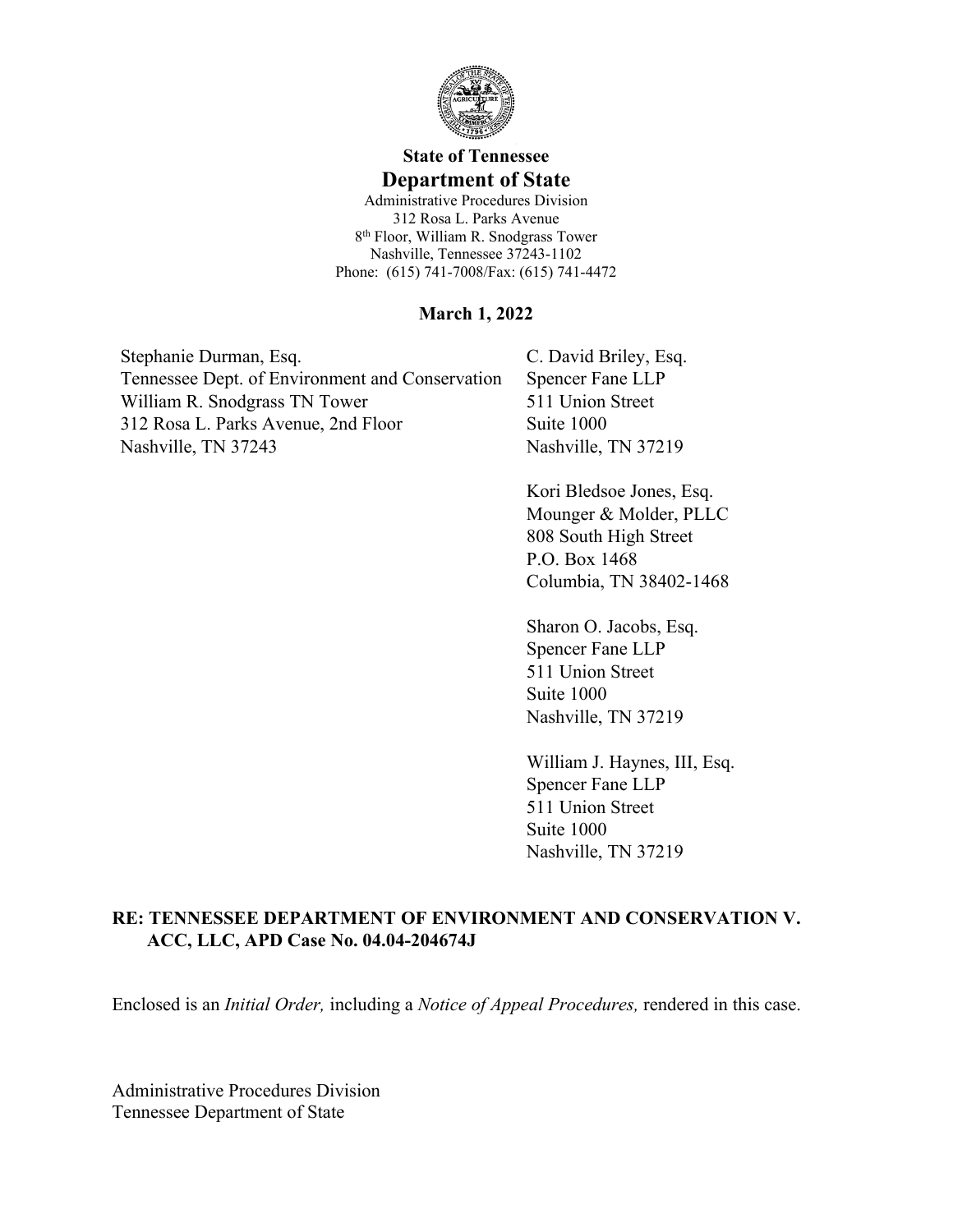Enclosure(s)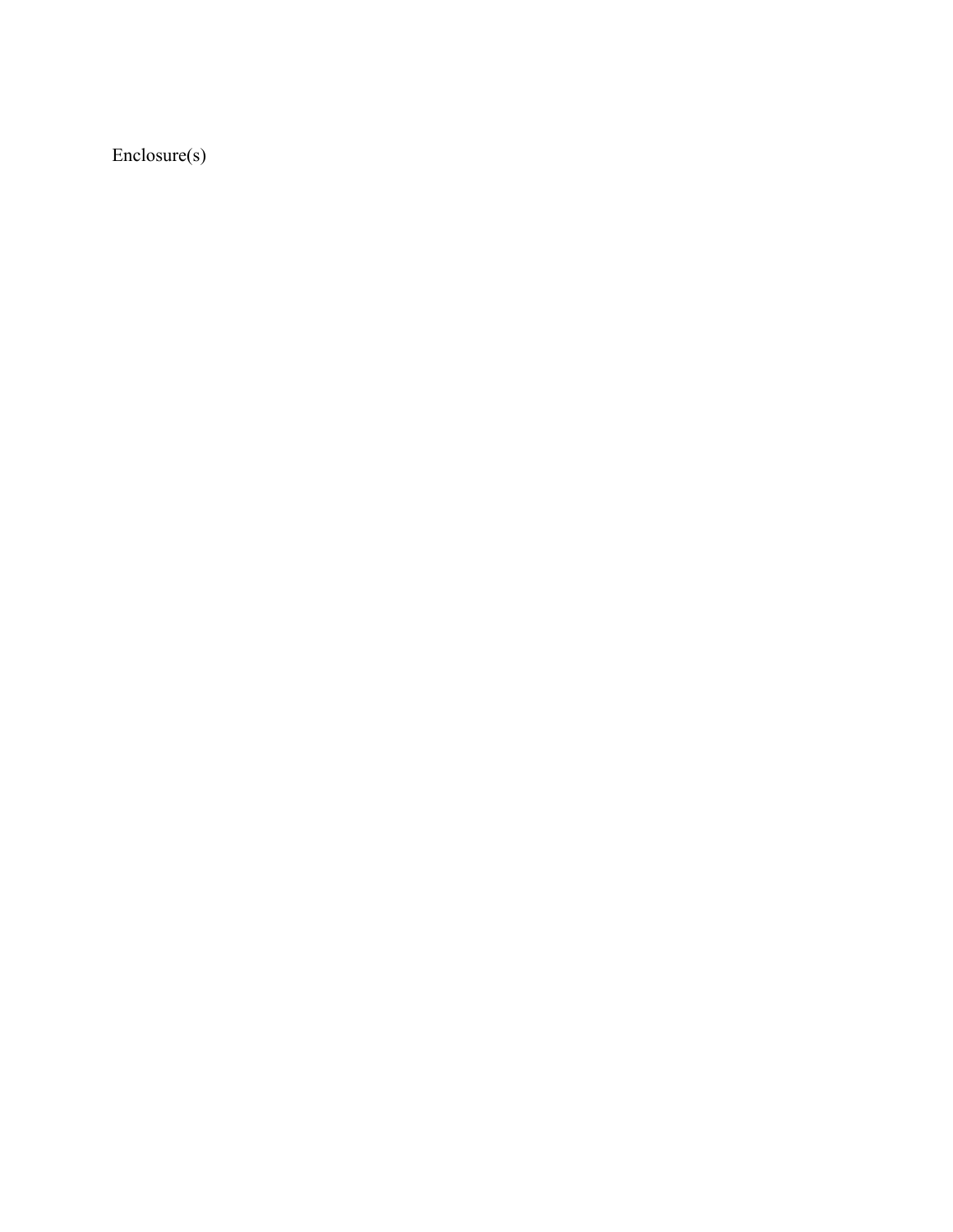#### **BEFORE THE TENNESSEE BOARD OF UNDERGROUND STORAGE TANKS AND SOLID WASTE DISPOSAL CONTROL**

#### **IN THE MATTER OF:**

**TENNESSEE DEPARTMENT OF ENVIRONMENT AND CONSERVATION,** *Petitioner,*

*v.*

**APD Case No. 04.04-204674J**

**ACC, LLC,** *Respondent.*

#### **INITIAL ORDER GRANTING MOTION FOR SUMMARY JUDGMENT**

Pursuant to TENN. CODE ANN. §§ 68-212-113, 4-5-301(a)(2), and 4-5-314(b) this contested case is pending before Administrative Judge Mary M. Collier, assigned by the Administrative Procedures Division (APD) to sit alone for the Tennessee Board of Underground Storage Tanks and Solid Waste Disposal Control (Disposal Board). The Tennessee Department of Environment and Conservation (TDEC) is the Petitioner and ACC, LLC (ACC) is the Respondent. Both parties are represented by legal counsel.

Since 2011, the parties have entered into multiple Consent Orders pertaining to the underlying dispute. The parties entered into Consent Orders in 2011, 2012 and November 23, 2016 (2016 Consent Order), pursuant to TENN. CODE ANN. § 68-212-224.<sup>1</sup>

This contested case was not filed with APD until December 16, 2020, after the Davidson County Chancery Court (Chancery Court) determined that the ACC March 1, 2019, NOTICE OF

<sup>&</sup>lt;sup>1</sup> Ex. A to NOTICE OF HEARING (NOH) filed by TDEC with APD on December 16, 2020 & Ex. 1 to ACC's NOTICE OF FILING IN SUPPORT OF ITS MOTION FOR SUMMARY JUDGMENT (the exhibits to ACC's NOTICE OF FILING IN SUPPORT OF ITS MOTION FOR SUMMARY JUDGMENT will hereinafter be identified as exhibits to the MOTION FOR SUMMARY JUDGMENT).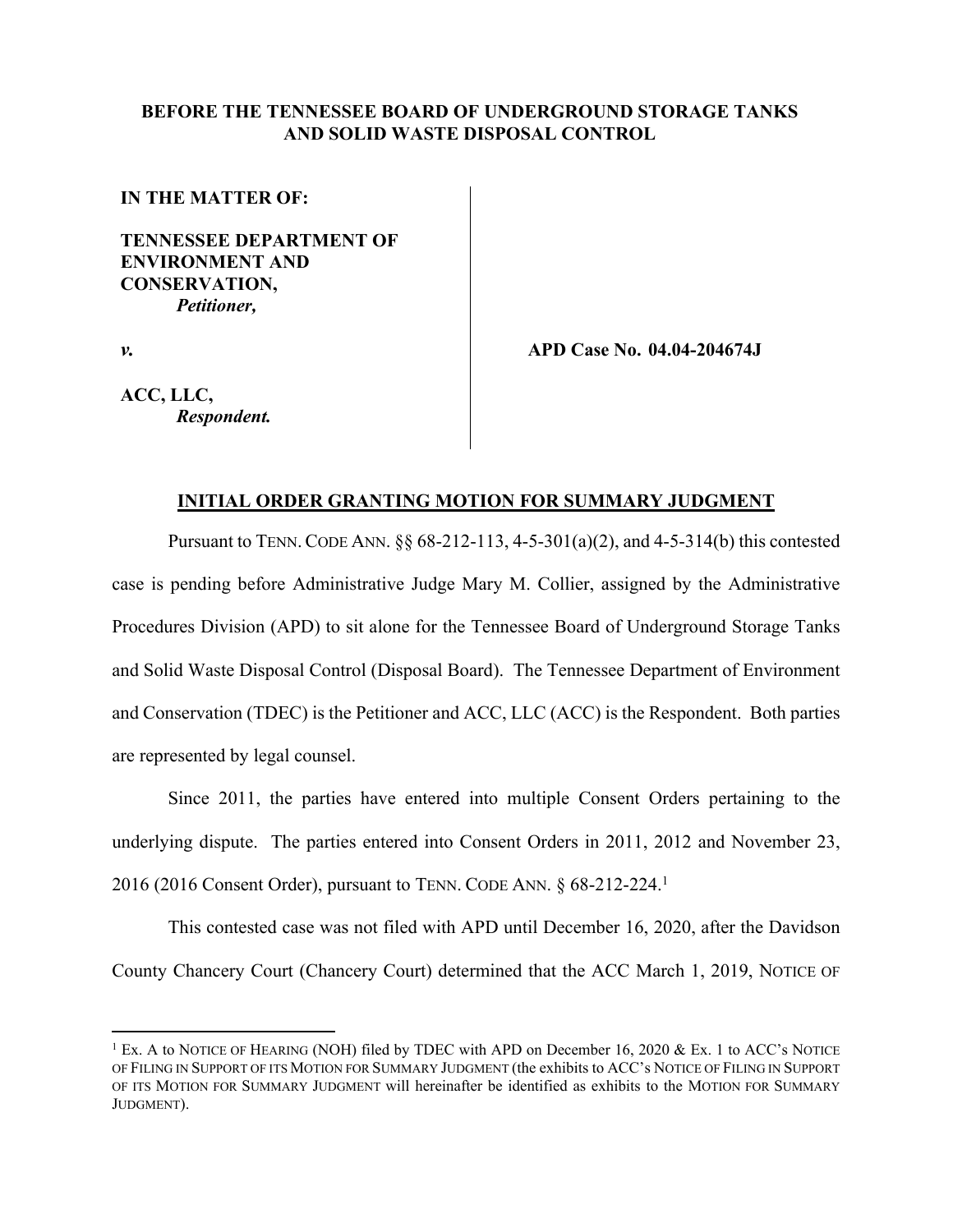DISPUTE APPEALING NOTICE OF NONCOMPLIANCE dated January 31, 2019, "triggers a contested case hearing of the Disposal Board pursuant to Tennessee Code Annotated sections 68-212-215(d) and (e) and 68-212-113(a), (b), and (c)," and ordered that "this matter is remanded to the Disposal Board for that contested case hearing."<sup>2</sup>

Pending before the undersigned Administrative Judge is ACC's MOTION FOR SUMMARY JUDGMENT. Based upon a review of the Record and the written and oral arguments of counsel, it is determined that there are no material facts in dispute and that ACC is entitled to a judgment as a matter of law.

Accordingly, ACC's MOTION FOR SUMMARY JUDGMENT is **GRANTED**. 3

# **UNDISPUTED MATERIAL FACTS**<sup>4</sup>

1. ACC owns an approximately 48.02 - acre parcel of land located immediately east of Arrow Mines Road south of Mount Pleasant in Maury County, Tennessee ("ACC Site"). There is a closed Class II (industrial) solid waste disposal facility known as the "ACC Landfill" or "ACC Site" located on the site.<sup>5</sup>

2. The ACC Landfill is a hazardous substance site within the meaning of TENN. CODE ANN. § 68-212-202(3).<sup>6</sup>

<sup>2</sup> Dec. 4, 2020, Chancery Ct. Order, at pp. 4-5 (Ex. F to NOH & Ex. 6 to MOTION FOR SUMMARY JUDGMENT).

<sup>3</sup> Simultaneously with the filing of its MOTION FOR SUMMARY JUDGMENT, ACC filed a MOTION IN LIMINE. ACC's MOTION IN LIMINE is DENIED as moot. TDEC's pending MOTION TO RENDER DECISIONS is hereby GRANTED.

<sup>4</sup> Although TDEC proposed additional Material Facts, it is determined that none of those additional facts are material to the legal issue raised in ACC's MOTION FOR SUMMARY JUDGMENT, and, as such, are not included herein. While those additional facts may have been relevant in a hearing on the merits, they are not material at the current posture of this case. In response to the MOTION FOR SUMMARY JUDGMENT, TDEC argues about the alleged underlying claims TDEC may have against ACC. These claims would only be valid against ACC if TDEC provided ACC with proper notice of the civil penalties in the NOTICE OF NONCOMPLIANCE. Because TDEC failed to do so, the underlying merits of the allegations are not at issue.

<sup>5</sup> ACC Statement of Undisputed Facts ¶1; Dec. 4, 2020, Chancery Ct. Order, at p. 1.

<sup>6</sup> Dec. 4, 2020, Chancery Ct. Order, at p. 1.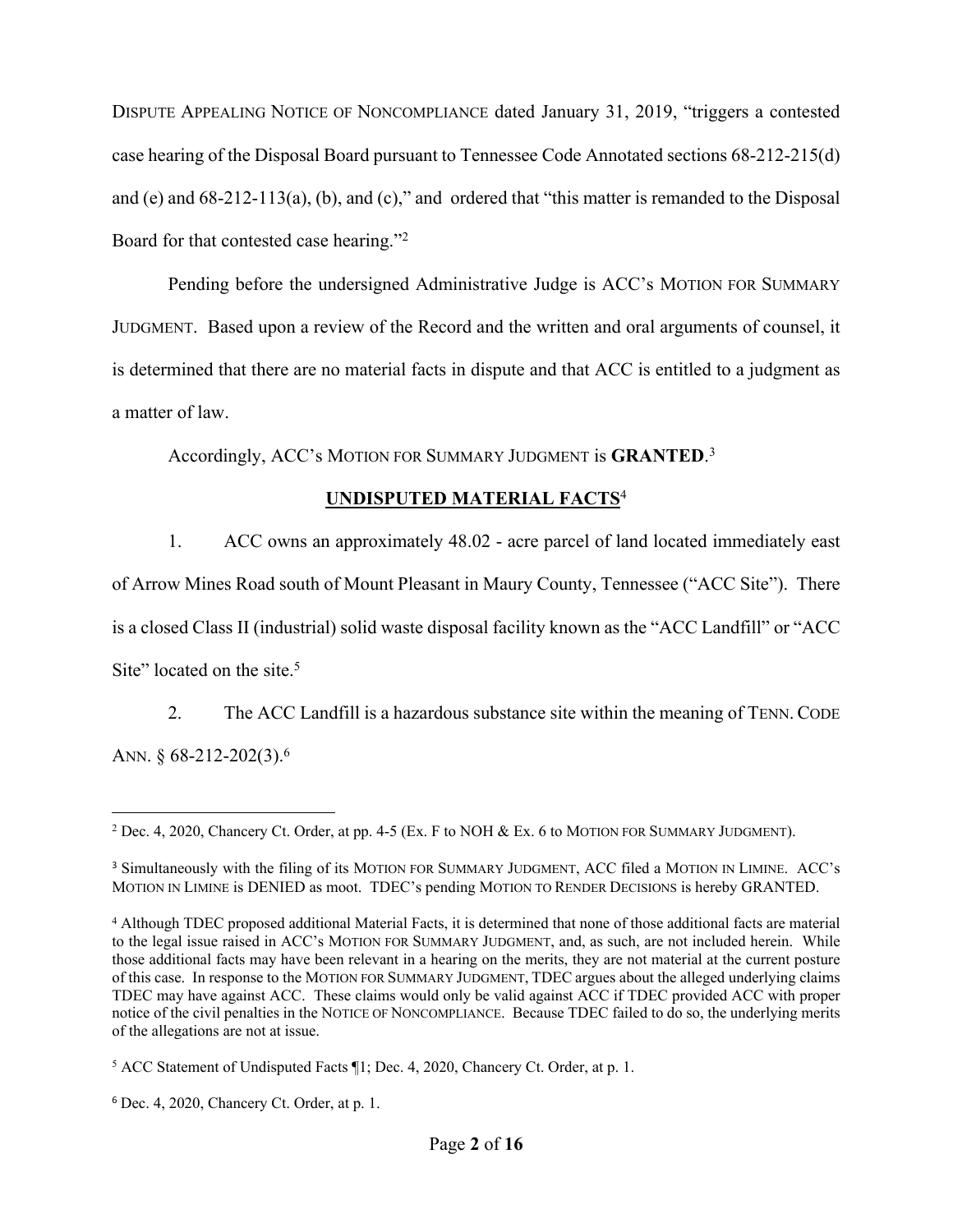3. After a contested case hearing before the Tennessee Solid Waste Board in 2012, ACC entered into a Consent Order with TDEC and began remediating the ACC Site.<sup>7</sup>

4. On November 23, 2016, ACC and TDEC entered into the 2016 Consent Order, which supplements the previous consent orders. The 2016 Consent Order governs the final phase of remediation of the ACC Site and addresses the improvement of surface water migrating from that site. $8$ 

5. Section XX of the 2016 Consent Order, entitled "Order," contains nine (9) subsections lettered (A)-(I). Section XX(A) ("Corrective Action Objectives") states that the objective of the 2016 Consent Order is for the surface water in the unnamed tributary draining the ACC Landfill to Sugar Creek and for Sugar Creek not to be impaired due to pollutants associated with the ACC Landfill. Further, this section states that the corrective action objective for surface water leaving the ACC Site is to meet the Tennessee Water Quality (TWQ) Criteria.<sup>9</sup>

6. On January 31, 2019, TDEC issued a NOTICE OF NONCOMPLIANCE to ACC.<sup>10</sup> In that NOTICE OF NONCOMPLIANCE, TDEC alleged, for the first time, that ACC violated the 2016 Consent Order by failing to "implement an interim measure approved by [TDEC], that prevents

<sup>7</sup> Dec. 4, 2020, Chancery Ct. Order, at p. 1.

<sup>8</sup> ACC Statement of Undisputed Facts ¶2; Dec. 4, 2020, Chancery Ct. Order, at pp. 1-2. TDEC disputes the language "final phase." However, TDEC fails to provide any support for this dispute. TENN. RULE CIV.P. 56.03 requires that "[e]ach disputed fact must be supported by specific citation to the record."

<sup>9</sup> ACC Statement of Undisputed Facts ¶3.

 $^{10}$  Ex. 2 to MOTION FOR SUMMARY JUDGMENT & Ex. B to NOH. ACC refers to the NOTICE OF NONCOMPLIANCE as an "Initial Order" in the MOTION FOR SUMMARY JUDGMENT. Because the instant order is an INITIAL ORDER, and to avoid unnecessary confusion, the January 31, 2019, document issued by TDEC is referred to herein as a NOTICE OF NONCOMPLIANCE and not as an "Initial Order." ACC agrees that the name of the document is not the issue; instead, the contents of the document are what ACC is challenging in the MOTION FOR SUMMARY JUDGMENT. (Transcript of Oral Arguments on ACC's SUMMARY JUDGMENT MOTION, at p. 8).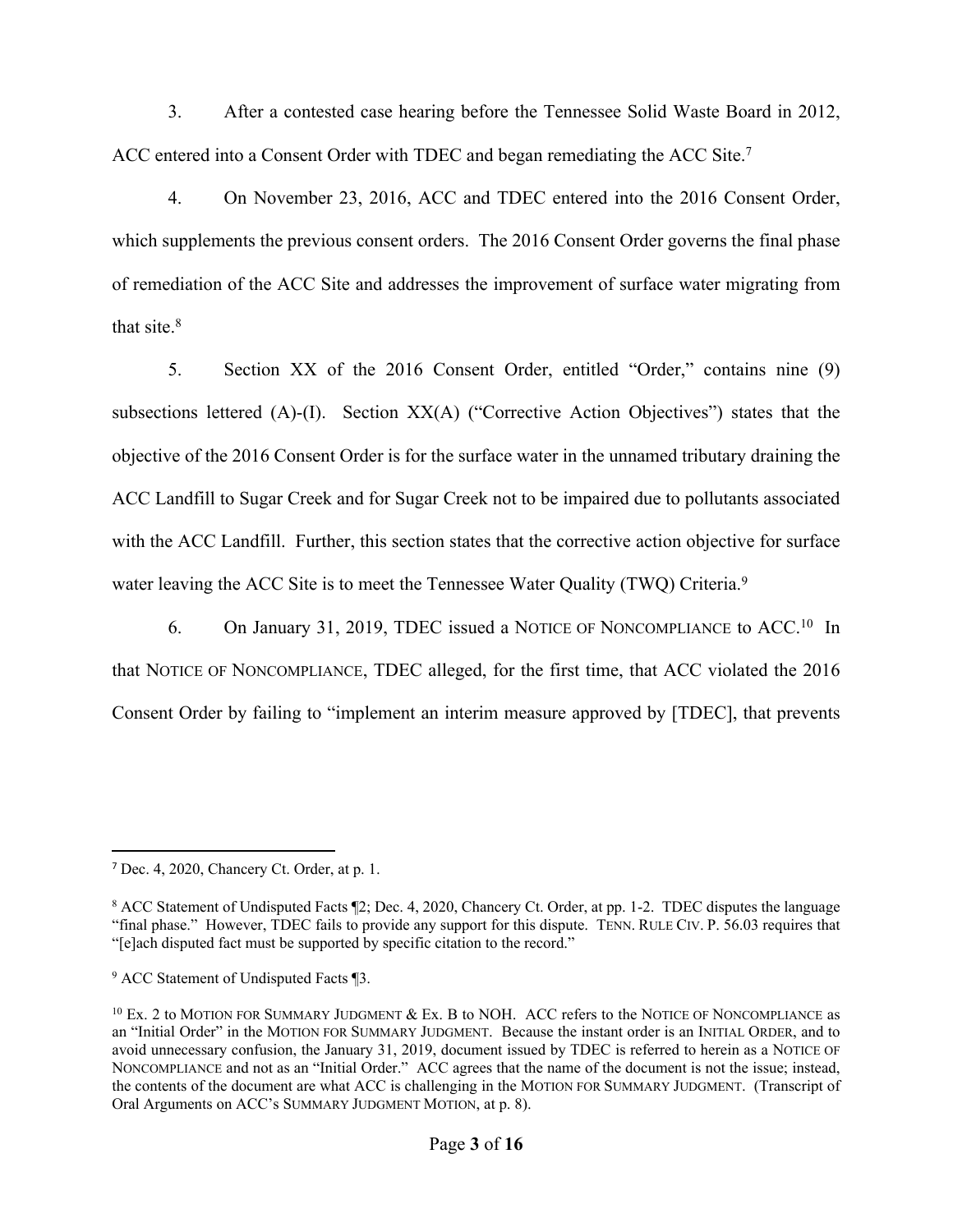surface water and leachate with concentrations of ammonia, chlorides, and/or total dissolved solids in surface water from leaving the property and polluting downstream waters . . ."<sup>11</sup>

7. The Chancery Court declared that the January 31, 2019, NOTICE OF NONCOMPLIANCE and attached invoice from Evan Spann, TDEC Project Manager Division of Remediation, to ACC, "asserting that TDEC was invoking the contingent penalty provision of the 2016 Consent Order, which is the procedure provided in the 2016 Consent Order, constituted an assessment of civil penalties under [TENN. CODE ANN. §§] 68-212-215 and 68-212-213 of the [Hazardous Waste Management Act of 1983] HWMA."<sup>12</sup>

8. On March 1, 2019, ACC responded to the NOTICE OF NONCOMPLIANCE by filing a "Notice of Dispute Appealing Notice of Noncompliance dated January 31, 2019" ("NOTICE OF DISPUTE") with TDEC's Division of Remediation.<sup>13</sup>

9. The NOTICE OF NONCOMPLIANCE failed to include either "conclusions of law, the policy reasons thereof, and findings of fact for all aspects of the order, including the remedy prescribed" or "a statement of the available procedures and time limits for seeking reconsideration or other administrative relief and the time limits for seeking judicial review" as required by TENN. CODE ANN. § 4-5-314.<sup>14</sup>

10. Section XX(B)(1) of the 2016 Consent Order states that "[ACC] shall implement an interim action approved by the Department that prevents surface water and leachate with

<sup>11</sup> ACC Statement of Undisputed Facts ¶4, with revision to remove the nomenclature of "Initial Order" in reference to the NOTICE OF NONCOMPLIANCE. TDEC disputes the wording "for the first time." However, TDEC fails to provide any support for this dispute. TENN. RULE CIV. P. 56.03 requires that "[e]ach disputed fact must be supported by specific citation to the record."

<sup>12</sup> Dec. 4, 2020, Chancery Ct. Order, at pp. 11-12.

<sup>13</sup> ACC Statement of Undisputed Facts ¶5; Ex. 3 to MOTION FOR SUMMARY JUDGMENT.

<sup>&</sup>lt;sup>14</sup> ACC Statement of Undisputed Facts [6, with revision to remove the nomenclature of "initial order" in reference to the NOTICE OF NONCOMPLIANCE.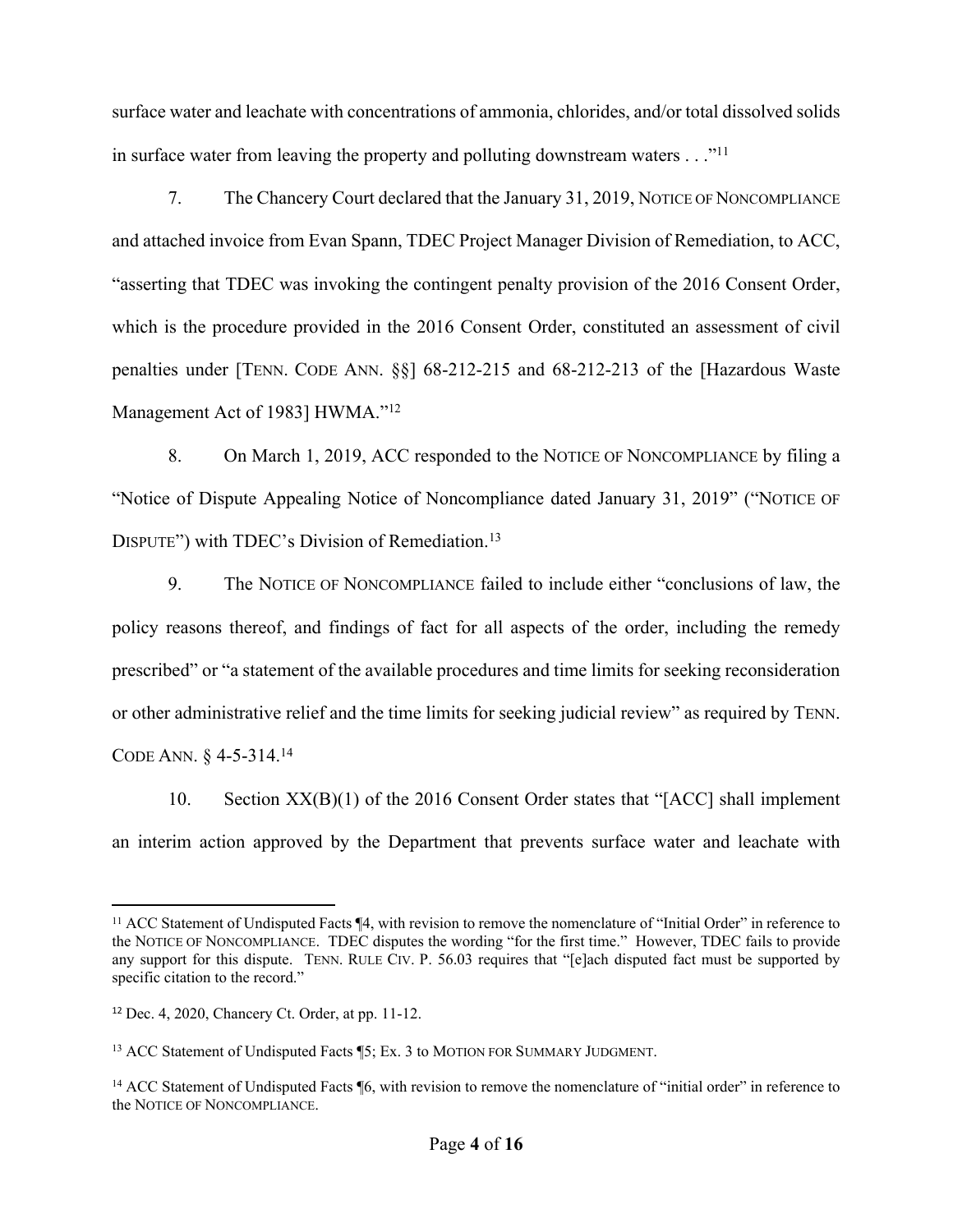concentrations of ammonia, chlorides and/or total dissolved solids exceeding the Tennessee Water Quality Criteria from leaving the ACC property and polluting downstream waters including Sugar Creek."<sup>15</sup>

11. Sugar Creek, below ACC's discharge point, as demonstrated by the sampling data submitted by ACC, has met the Tennessee Water Quality Criteria prescribed by TDEC for chloride, ammonia, and total dissolved solids (TDS) in all events since December 2018 to present.<sup>16</sup>

12. The Chancery Court determined that "the 2016 Consent Order is ambiguous on the procedure following an unsuccessful dispute resolution by the Commissioner's designee."<sup>17</sup>

13. The Chancery Court concluded "[i]n sum, then, the Court's ruling on the *Amended Petition* is that this matter is remanded to the Disposal Board for a contested case hearing on TDEC's assessment of civil penalties for the Petitioner allegedly noncomplying with the 2016 Consent Order."<sup>18</sup>

14. The Chancery Court opined that the issue before the Disposal Board is ACC's "claims, including but not limited to, that the January 31, 2019, assessment of penalties [herein referred to as NOTICE OF NONCOMPLIANCE] by TDEC does not comply with Tennessee Code Annotated section 4-5-314 and due process."<sup>19</sup>

<sup>&</sup>lt;sup>15</sup> ACC Statement of Undisputed Facts ¶7, with a correction to the section of the 2016 Consent Order and the deletion of "or the surface water discharges from the Site are not toxic to fish and aquatic life according to the Division of Water Resources Standards" per the response filed by TDEC.

<sup>16</sup> ACC Statement of Undisputed Facts ¶8 – revised to include a reference to the sampling data submitted by ACC per the response filed by TDEC.

<sup>17</sup> Dec. 4, 2020, Chancery Ct. Order, at p. 15.

<sup>18</sup> Dec. 4, 2020, Chancery Ct. Order, at p. 22; see also TDEC response to ACC Statement of Undisputed Facts ¶9.

<sup>19</sup> Dec. 4, 2020, Chancery Ct. Order, at p. 22; ACC Statement of Undisputed Facts ¶9 – TDEC argues that this is not the complete quotation and that an additional sentence should be added. That is not a valid dispute to this fact. However, for clarity, the sentence that TDEC references has been added above as a separate finding of fact.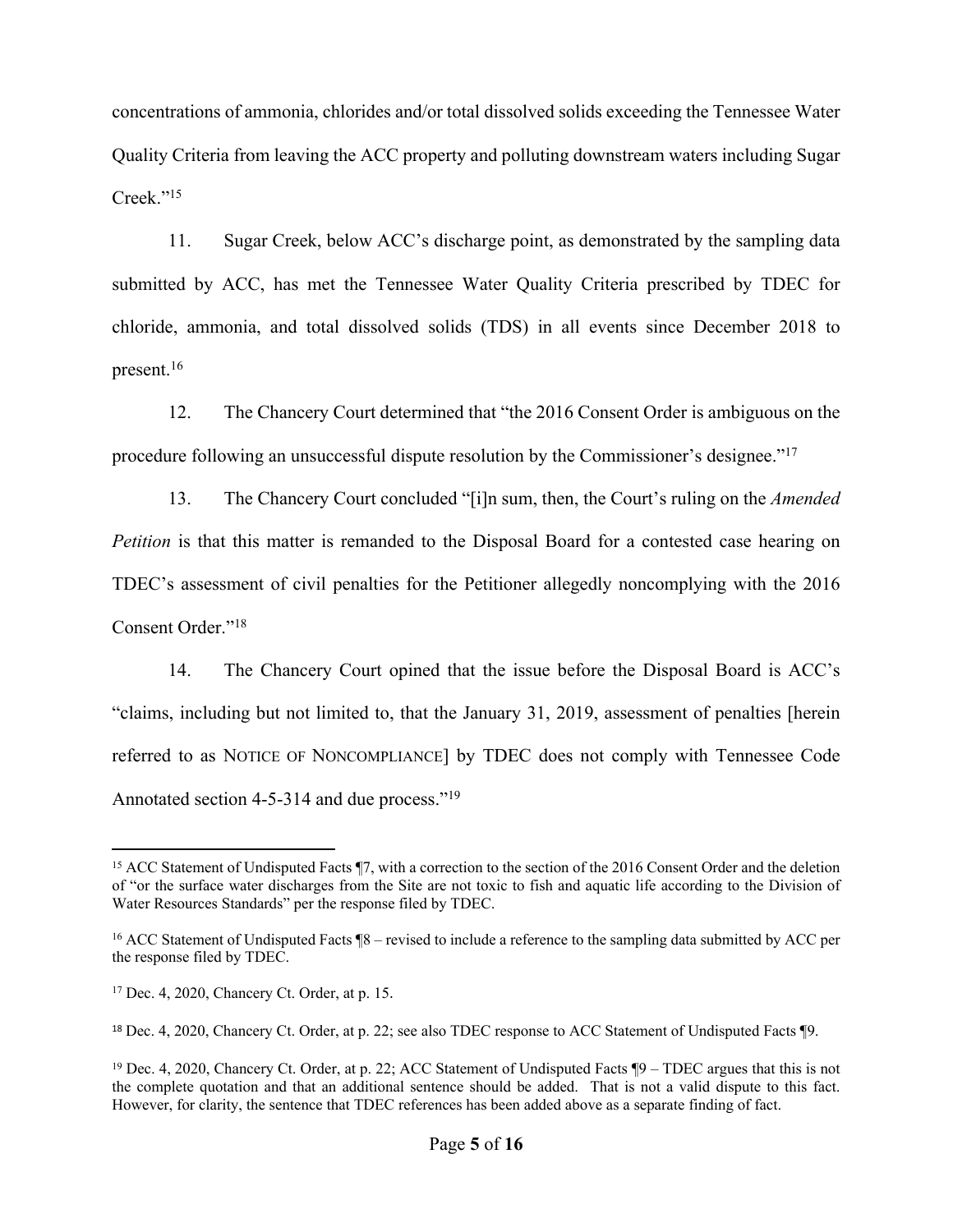#### **APPLICABLE LAW**

ACC has moved for Summary Judgment on the grounds that the NOTICE OF NONCOMPLIANCE fails to state a claim upon which relief can be granted pursuant to TENNESSEE RULE OF CIVIL PROCEDURE 12.02, which provides:

Every defense, in law or fact, to a claim for relief in any pleading, … **except that the following defenses may at the option of the pleader be made by motion in writing:** (1) lack of jurisdiction over the subject matter, (2) lack of jurisdiction over the person, (3) improper venue, (4) insufficiency of process, (5) insufficiency of service of process, **(6) failure to state a claim upon which relief can be granted,** (7**)** failure to join a party under Rule 19, and (8) specific negative averments made pursuant to Rule 9.01. … **If, on a motion asserting the defense numbered (6) to dismiss for failure to state a claim upon which relief can be granted, matters outside the pleading are presented to and not excluded by the court, the motion shall be treated as one for summary judgment** and disposed of as provided in Rule 56, and all parties shall be given reasonable opportunity to present all material made pertinent to such a motion by Rule 56.

TENN.RULECIV. P. 12.02 (emphasis added). Accordingly, ACC has appropriately made a Motion

for Summary Judgment pursuant to TENNESSEE RULES OF CIVIL PROCEDURE 12.02 and 56.

Summary judgment is appropriate where "the pleadings, depositions, answers to interrogatories, and admissions on file, together with the affidavits, if any, show that there is no genuine issue as to any material fact and that the moving party is entitled to judgment as a matter of law." TENN. R. CIV. P. 56.04; *Rye v. Women's Care Ctr. of Memphis*, 477 S.W.3d 235, 250-52, 264-65 (Tenn. 2015). The party seeking summary judgment has the burden of persuading the court that its motion satisfies the requirements of RULE 56. *Id.* When considering a summary judgment motion, the court must view the evidence in the light most favorable to the nonmoving party and must draw all reasonable inferences in that party's favor. *Huggins v. McKee*, 500 S.W.3d 360, 364 (Tenn. Ct. App. 2016).

Page **6** of **16** When the movant files a properly supported Rule 56 Motion, the burden shifts to the nonmoving party to set forth specific facts establishing the existence of disputed, material facts which must be resolved by the trier of fact. *Byrd v. Hall*, 847 S.W.2d 208, 215 (Tenn. 1993). Conclusory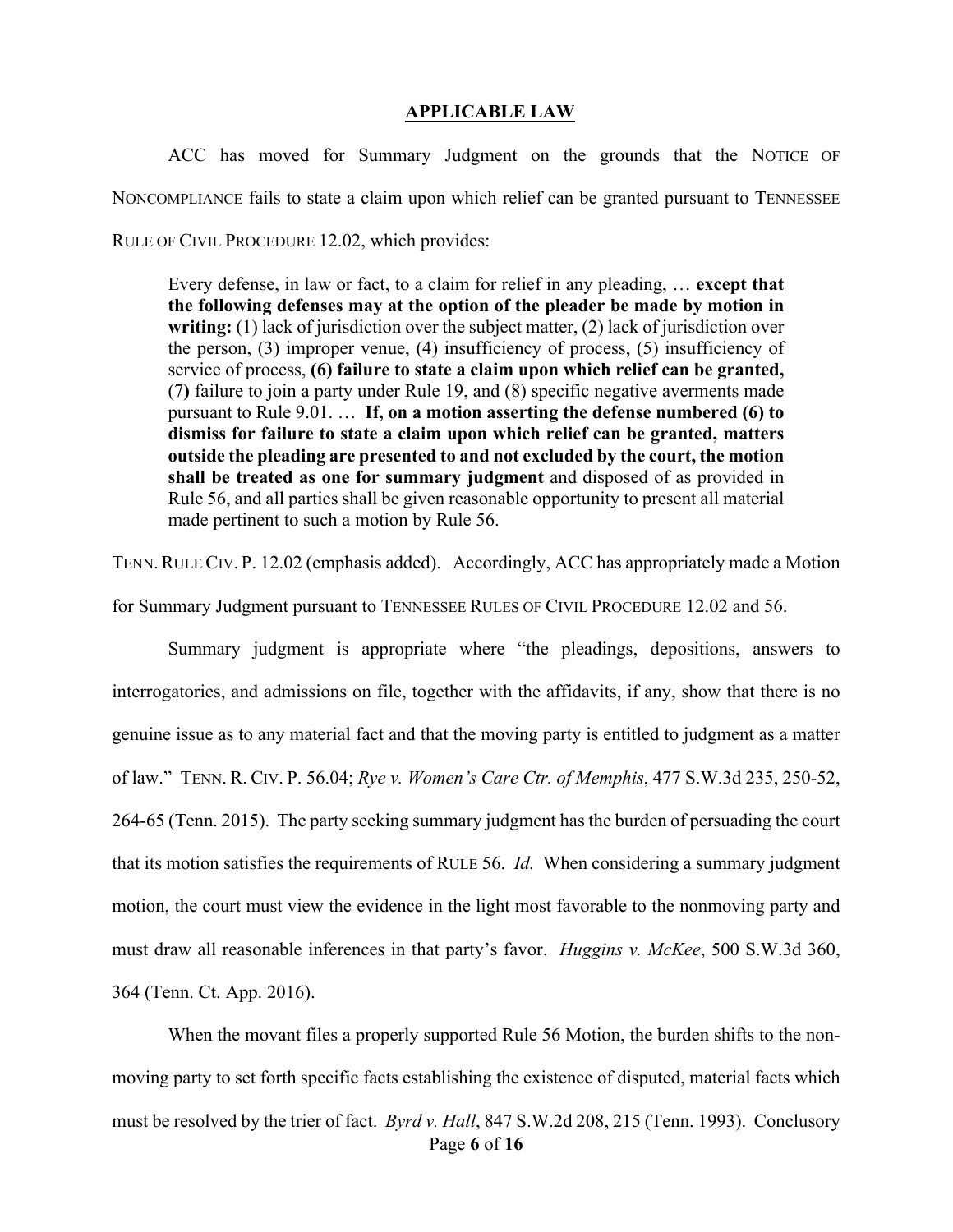allegations and generalizations in opposition to a properly supported Rule 56 Motion are insufficient and will not create a material factual dispute sufficient to prevent the trial court from granting a summary judgment. *Psillas v. Home Depot, U.S.A., Inc*., 66 S.W.3d 860, 864 (Tenn. Ct. App. 2001); *Davis v. Campbell*, 48 S.W.3d 741, 747 (Tenn. Ct. App. 2001). Such opposition must be made by identifying evidence in the record which indicates disputed material facts. *McCarley v. W. Quality Food Serv.*, 960 S.W.2d 585, 588 (Tenn. 1998).

For facts to be considered at the summary judgment stage, they must be included in the Record pursuant to Rule 56 and they must be admissible in evidence. *Green v. Green*, 293 S.W.3d 493, 513 (Tenn. 2009). When ascertaining whether a genuine dispute of material fact exists in a particular case, the courts must focus on (1) whether the evidence establishing the facts is admissible, (2) whether a factual dispute actually exists, and, if a factual dispute exists, (3) whether the factual dispute is material to the grounds of the summary judgment. *Huggins*, 500 S.W.3d at 364*.*

Summary judgment should therefore be granted only if the uncontroverted facts presented and conclusions to be drawn from the facts make it so clear that a reasonable person can reach only one conclusion. *Yount v. FedEx Express*, No. W2015-00389-COA-R3-CV, 2016 WL 1056958, at \*3 (Tenn. Ct. App. March 17, 2016). Summary judgment is a preferred vehicle for disposing of purely legal issues. *See Byrd v. Hall,* 847 S.W.2d 208 [\(Tenn.1993\);](https://a.next.westlaw.com/Link/Document/FullText?findType=Y&serNum=1993044519&pubNum=713&originatingDoc=If76c729de84411d9b386b232635db992&refType=RP&originationContext=document&transitionType=DocumentItem&contextData=(sc.Search)) *[Bellamy](https://a.next.westlaw.com/Link/Document/FullText?findType=Y&serNum=1988052313&pubNum=713&originatingDoc=If76c729de84411d9b386b232635db992&refType=RP&originationContext=document&transitionType=DocumentItem&contextData=(sc.Search)) v. Federal [Express](https://a.next.westlaw.com/Link/Document/FullText?findType=Y&serNum=1988052313&pubNum=713&originatingDoc=If76c729de84411d9b386b232635db992&refType=RP&originationContext=document&transitionType=DocumentItem&contextData=(sc.Search)) Corp.,* 749 S.W.2d 31 (Tenn. 1988).

Pursuant to TENN. CODE ANN. § 4-5-306(b) the undersigned Administrative Judge is authorized to consider argument or evidence and to issue an initial order on the question of law presented in ACC's MOTION FOR SUMMARY JUDGMENT.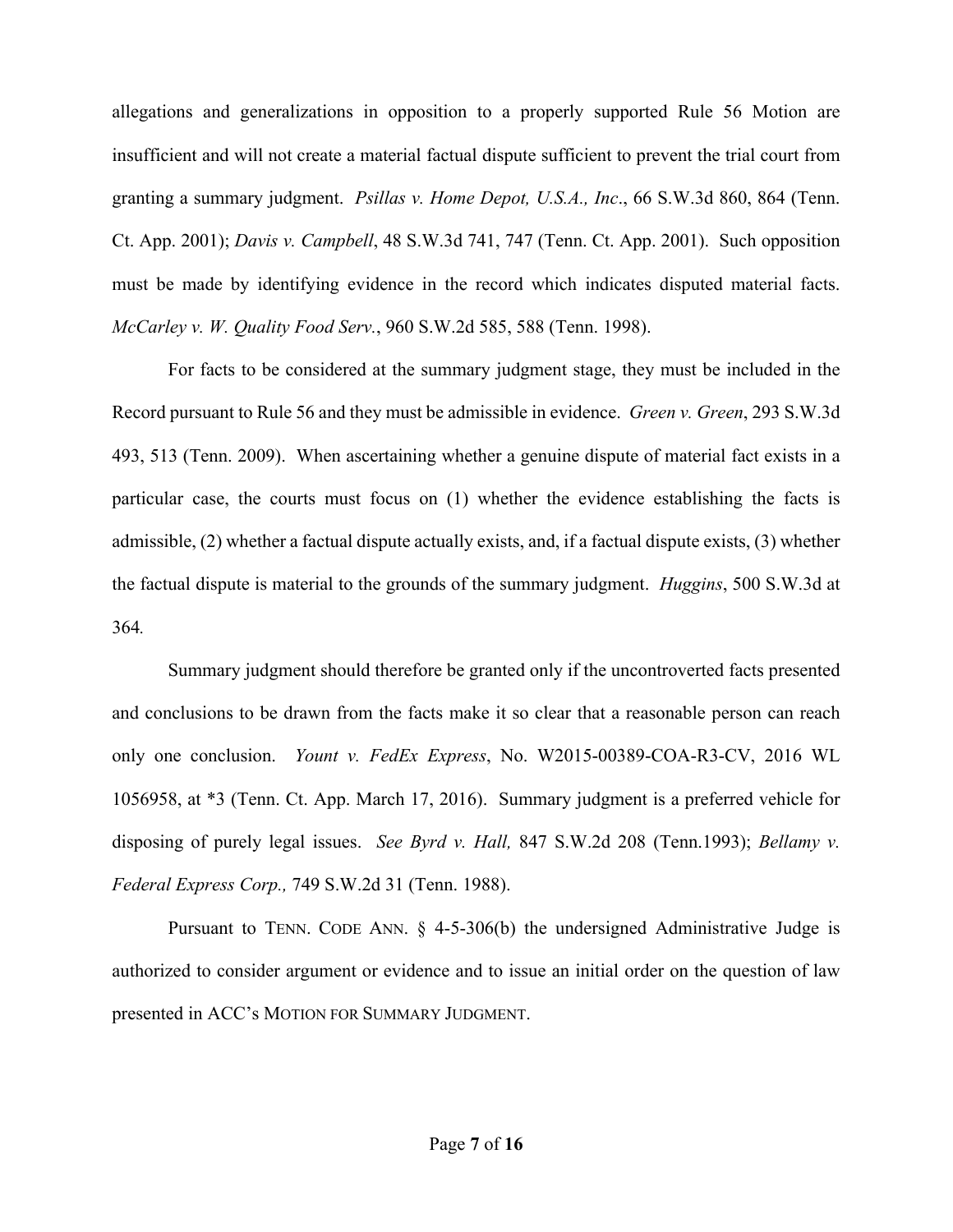#### **ANALYSIS** *and* **CONCLUSIONS OF LAW**

This is not a typical TDEC contested case given that this case has a lengthy procedural, litigation, and documentary history. In addition to the multiple Consent Orders entered into between the parties in 2011, 2012, and 2016, both parties filed actions with the Davidson County Chancery Court *prior to* TDEC filing the NOTICE OF HEARING (NOH) with APD on December 16, 2020, to initiate this contested case proceeding. As ACC correctly argues, had TDEC disagreed with the findings of the Chancery Court, TDEC could have appealed the Chancellor's decisions. Accordingly, because neither party appealed the Chancellor's decisions, the parties are bound by those decisions.

Also prior to TDEC filing the NOH with APD, the parties engaged in a lengthy informal dispute resolution proceeding before the TDEC Commissioner's Designee between November 2019 and July 2020. Despite Chancellor Lyle clearly holding that those proceedings before the Commissioner's Designee constituted a TENN. CODE ANN. "section 4-5-105 informal dispute resolution and not a final appealable order,"<sup>20</sup> TDEC chose to file the Designee's July 20, 2020, informal resolution decision with APD.<sup>21</sup> Chancellor Lyle specifically "declar[ed] that because it was unsuccessful, the July 2020 decision of the Commissioner's designee, like any informal settlement procedure, is non-binding, is not an order, and returns the parties to the status quo."<sup>22</sup> Therefore, the July 20, 2020, informal dispute resolution "decision" of the TDEC Commissioner's Designee is hereby disregarded.<sup>23</sup> Similarly, the April 1, 2019, letter from TDEC to the

<sup>20</sup> Dec. 4, 2020, Chancery Ct. Order, p. 13; *see also id*. at p. 15.

 $21$  Ex. E to NOH.

<sup>22</sup> Dec. 4, 2020, Chancery Ct. Order, p. 13.

<sup>&</sup>lt;sup>23</sup> Although it is part of the Technical Record in this contested case, this informal dispute resolution document should also not be considered by the Disposal Board during any appeal of this INITIAL ORDER.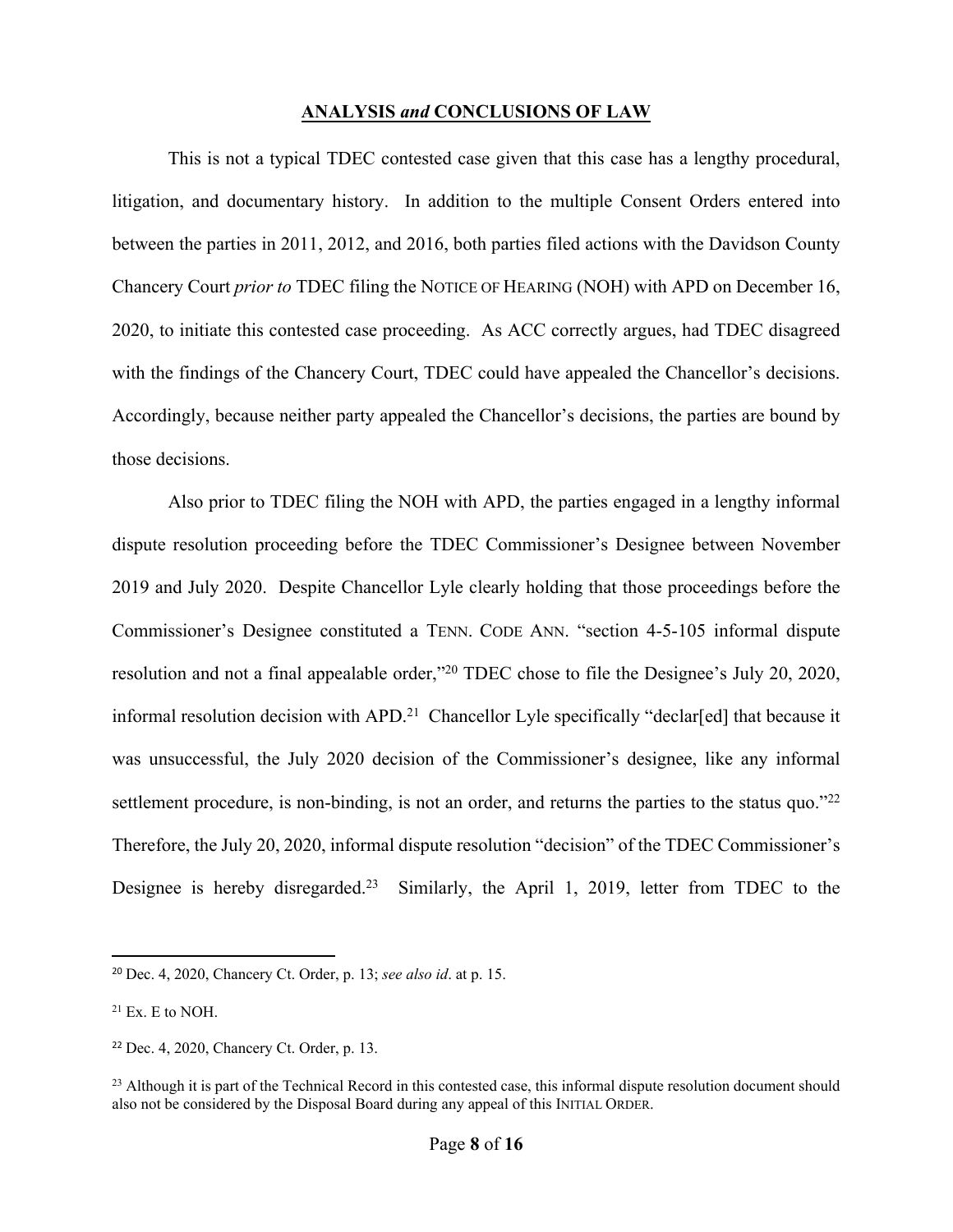Commissioner's Designee relating to the informal dispute resolution proceeding<sup>24</sup> is also disregarded.<sup>25</sup> In the future, TDEC shall not file informal dispute resolution documents with APD.

On January 31, 2019, TDEC issued a NOTICE OF NONCOMPLIANCE to ACC.<sup>26</sup> On March 1, 2019, ACC responded to the NOTICE OF NONCOMPLIANCE with the "ACC Notice of Dispute Appealing Notice of Noncompliance Dated January 31, 2019, Invoice No. and [sic]." The Chancery Court found ACC's filing to be "a timely 30-day filing of an appeal under TENNESSEE CODE ANNOTATED section 68-212-113(a), which is the statute the HWMA routes to in section 68- 212-215(d) and (e) wherein appeals from penalty assessments are provided for.<sup>"27</sup>

While the Chancery Court remanded the matter to the Disposal Board, the Chancellor also held that the issue of whether the NOTICE OF NONCOMPLIANCE satisfied due process remained to be determined in the contested case. The Chancery Court opined that the issue before the Disposal Board is ACC's "claims, including but not limited to, that the January 31, 2019, assessment of penalties [NOTICE OF NONCOMPLIANCE] by TDEC does not comply with Tennessee Code Annotated section 4-5-314 and due process."28

As found by the Chancery Court, the NOTICE OF NONCOMPLIANCE is TDEC's order assessing civil penalties that initiated this administrative proceeding. ACC challenges the NOTICE OF NONCOMPLIANCE as failing to state a claim upon which relief can be granted. While the NOTICE OF NONCOMPLIANCE may not need to contain all the parts of an "initial order" under the UAPA to

 $24$  Ex. D to NOH.

<sup>&</sup>lt;sup>25</sup> Although it is part of the Technical Record in this contested case, this informal dispute resolution document should also not be considered by the Disposal Board during any appeal of this INITIAL ORDER.

<sup>26</sup> Ex. 2 to MOTION FOR SUMMARY JUDGMENT & Ex. B to NOH.

<sup>27</sup> Dec. 4, 2020, Chancery Ct. Order, at p. 22.

<sup>&</sup>lt;sup>28</sup> Dec. 4, 2020, Chancery Ct. Order, at p. 22  $\&$  ACC Statement of Undisputed Facts ¶9.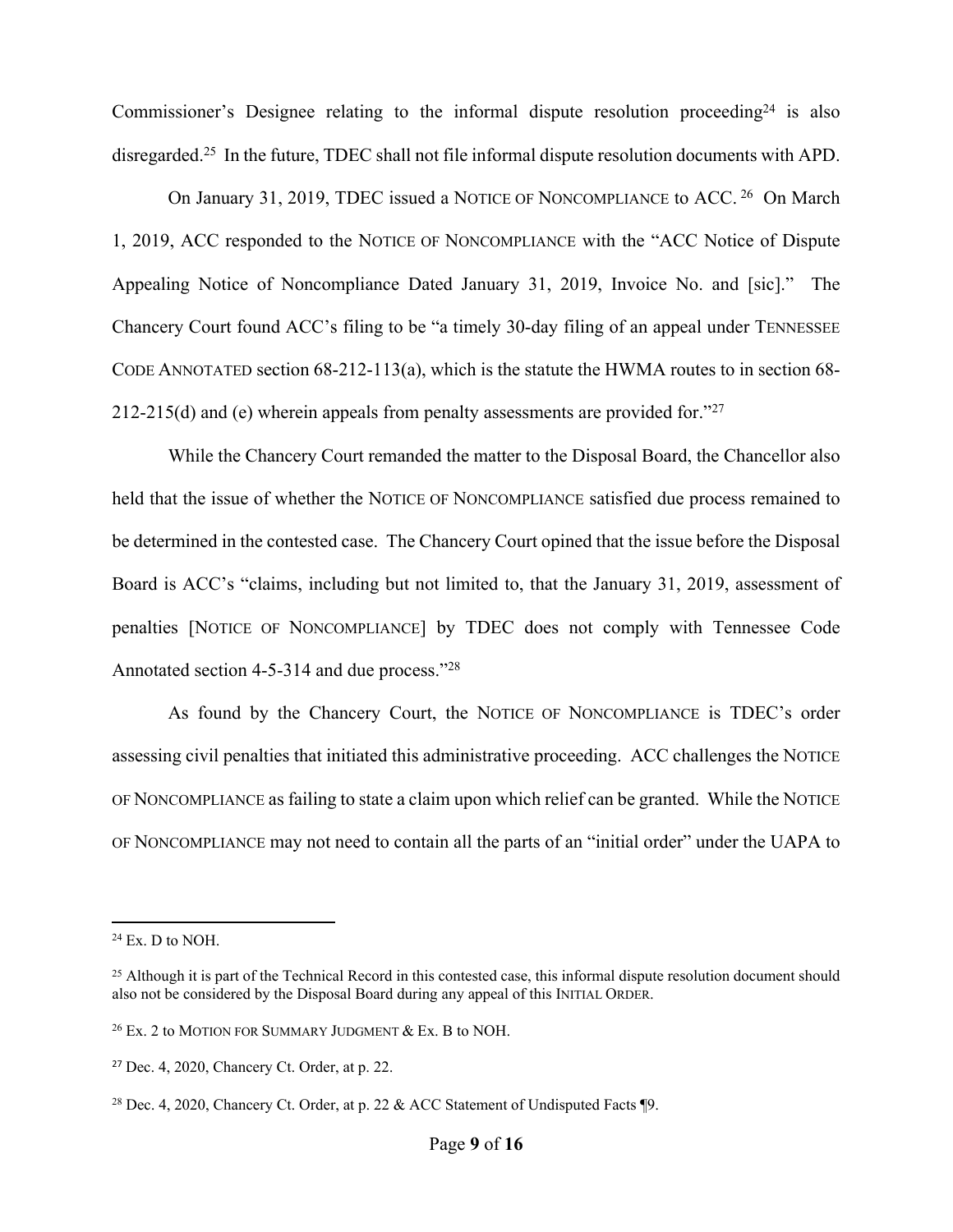meet due process, ACC is correct that, because the NOTICE OF NONCOMPLIANCE is a civil penalty order, certain portions of an "initial order" must be included for TDEC both to provide ACC with notice of the claims against ACC in this contested case and to comply with due process. TDEC acknowledges that the NOTICE OF NONCOMPLIANCE "isn't as detailed as [TDEC's] civil penalty orders normally are."<sup>29</sup> That acknowledgement does not excuse TDEC from providing adequate notice in the NOTICE OF NONCOMPLIANCE.

Specifically, the NOTICE OF NONCOMPLIANCE must comply with the requirements of TENN.

CODE ANN. § 68-212-111 to give ACC notice of the action against it. TENN. CODE ANN. § 68-

212-111 provides that Correction of Violations may be issued by the Commissioner of TDEC as

follows:

(a) When the commissioner finds upon investigation that any provisions of this part are not being carried out, the **commissioner may issue an order for correction** to the responsible person, and **this order shall be complied with within the time limit specified in the order.** Such order shall be served by personal service or shall be sent by certified mail, return receipt requested. Investigations made in accordance with this section may be made on the initiative of the commissioner or board. Prior to the issuance of any order or the execution of any other enforcement action, the commissioner may request the presence of the alleged violator of this part at a meeting to show cause why enforcement action ought not to be taken by the department.

(b) Whenever the commissioner finds that any person is engaging in an unauthorized activity which is endangering or causing damage to the public health or environment, the commissioner may, without prior notice**, issue an order reciting the existence of such unauthorized activity and requiring that such action be taken as the commissioner deems necessary**.

TENN. CODE ANN. § 68-212-111 (emphasis added). ACC correctly argues that the NOTICE OF

NONCOMPLIANCE fails to comply with TENN. CODE ANN. § 68-212-111 because it does not include

the statutorily-mandated requirements for issuance of an order of correction. Likewise, ACC

correctly argues that the NOTICE OF NONCOMPLIANCE fails to identify the date of each alleged

noncompliance activity, to identify a time limit for compliance, to specify how and when the fines

<sup>29</sup> Transcript of Oral Arguments on ACC's MOTION FOR SUMMARY JUDGMENT, at p. 33; *see also* p. 30.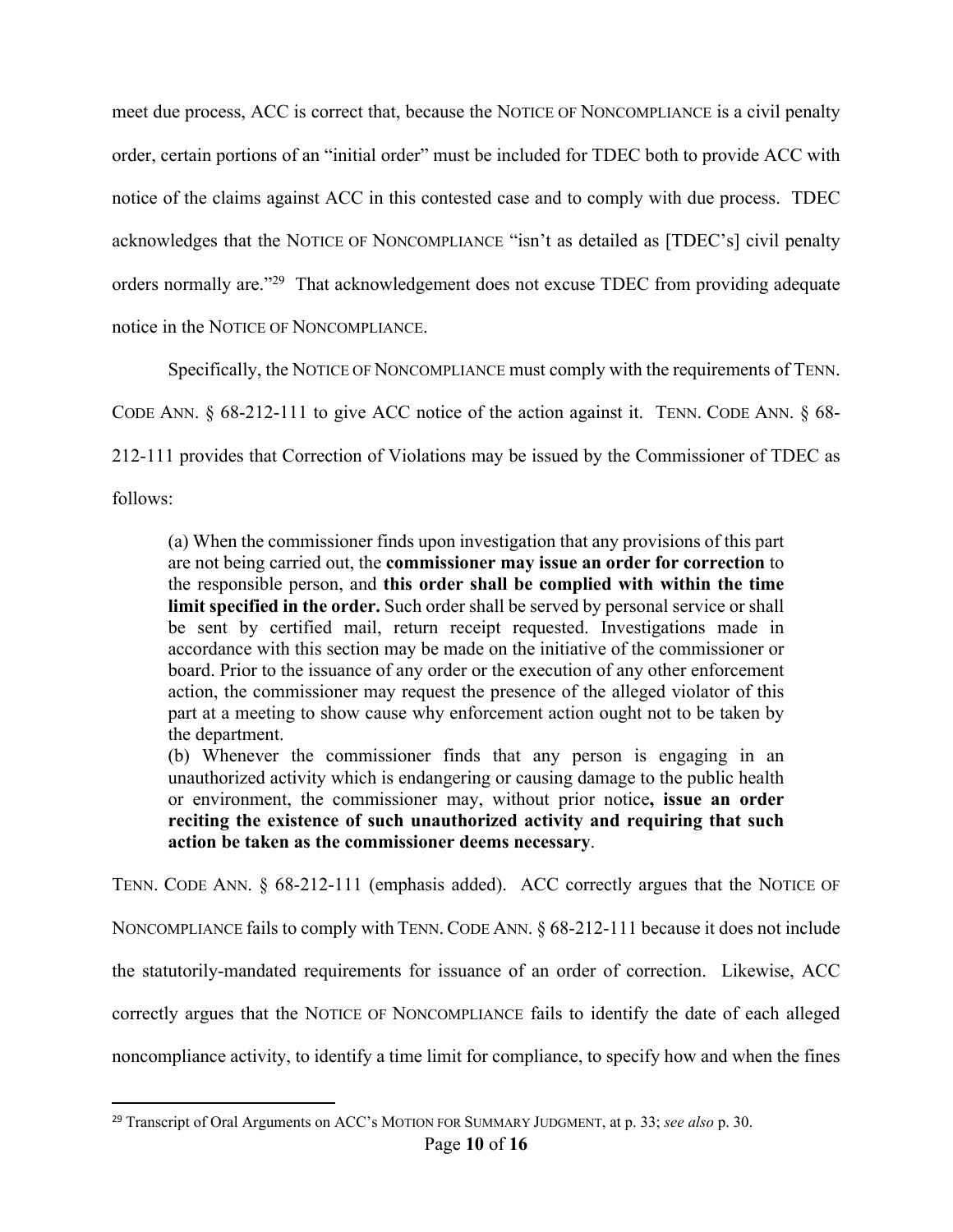could be suspended or cease, to identify any action that the commissioner deems necessary, or to notify ACC of how to appeal the NOTICE OF NONCOMPLIANCE.ACC correctly argues that these failures in the charging document – the NOTICE OF NONCOMPLIANCE – deprive ACC of its due process rights to adequate notice of these contested case proceedings as a matter of law. TDEC exceeded the TDEC Commissioner's delegated authority by issuing the NOTICE OF NONCOMPLIANCE in direct conflict with TENN. CODE ANN. § 68-212-111.

While the NOTICE OF NONCOMPLIANCE summarily refers to "recent correspondence and discussions," it does not identify the specific instances of noncompliance. As discussed *infra*, TDEC's statement in the NOTICE OF NONCOMPLIANCE that "ACC has not successfully implemented an approved interim measure" or implemented a Corrective Action Work Plan (CAWP) is circular given that TDEC has not approved any of the plans submitted by ACC. TDEC's statement neither satisfies the requirements of TENN. CODE ANN. § 68-212-111 to recite the unauthorized activity, nor provides ACC with an identification of the dates of each alleged noncompliance activity.

Instead of providing ACC with a time limit for compliance in the NOTICE OF NONCOMPLIANCE, as required by TENN. CODE ANN. § 68-212-111, TDEC only provided ACC with the "opportunity to attend a show cause meeting with the Commissioner's Designee to resolve the dispute." The Chancery Court has determined that the show cause meeting was an informal dispute resolution proceeding pursuant to TENN. CODE ANN. § 4-5-105. This does not satisfy the requirements of TENN. CODE ANN. § 68-212-111.

Similarly, by failing to specify how and when the civil penalties could be suspended or cease, TDEC has failed to provide ACC with due process in the NOTICE OF NONCOMPLIANCE. In contravention of the requirement to specify how and when the civil penalties could be suspended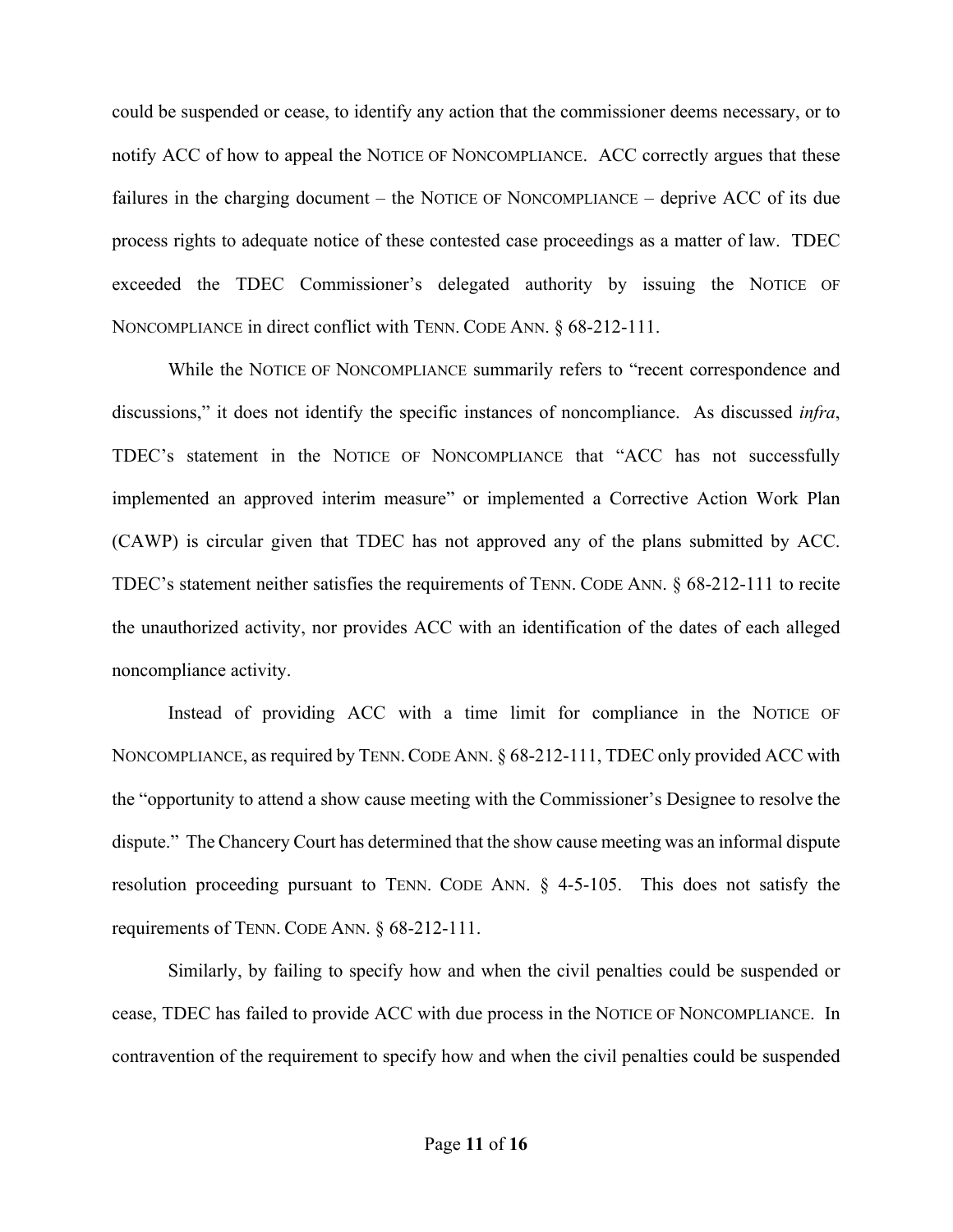or cease, in the NOTICE OF NONCOMPLIANCE, TDEC imposes the following never-ending civil penalty upon ACC:

TDEC is invoking the contingency penalty provisions in the Consent Order **and assessing you with a contingent penalty of \$500.00 per day for calendar dates one (1) through seven (7) from the date of this notice, and one thousand dollars (\$1,000.00) per day for day eight (8) and each day thereafter, from the date of this letter.** Attached hereto is an invoice for this prospective civil penalty.

NOTICE OF NONCOMPLIANCE at p. 2 (emphasis added). The attached invoice merely restates the same indeterminable civil penalty language. ACC correctly argues that this civil penalty is "an unending civil penalty for every day following the date of the [NOTICE OF NONCOMPLIANCE] with no end or mechanism to stop the accruing penalty."<sup>30</sup> ACC also correctly argues that the TDEC NOTICE OF NONCOMPLIANCE "failed to include any provision that would stop the ongoing civil penalties being assessed by the TDEC."<sup>31</sup>

TDEC attempts to counter this argument by stating that the State informed ACC:

that TDEC is **putting a pause** on the contingent civil penalty assessment **recently upheld in the decision by Paula Mitchell** on July 20, 2020. We are essentially **stopping the clock** on that daily assessment during the pendency of your chancery court action and will continue to stop the clock even if the matter goes back to a regulatory board for further administrative proceedings.

TDEC's RESPONSE to ACC's MOTION FOR SUMMARY JUDGMENT, at fn.19 (emphasis added).

TDEC's argument is without merit. First, TDEC's assertion presumes that the civil penalty was upheld "in the decision by Paula Mitchell," which was clearly found by the Chancery Court to be a non-binding, non-appealable, informal settlement procedure. Second, if TDEC had wished to "stop the clock" on the penalty, then TDEC could have rescinded the NOTICE OF NONCOMPLIANCE or perhaps issued an *Amended Notice of Noncompliance*. Instead, TDEC claims that the penalty

<sup>30</sup> ACC's MEMORANDUM in support of MOTION FOR SUMMARY JUDGMENT at p. 7.

<sup>31</sup> *Id*. at p. 8.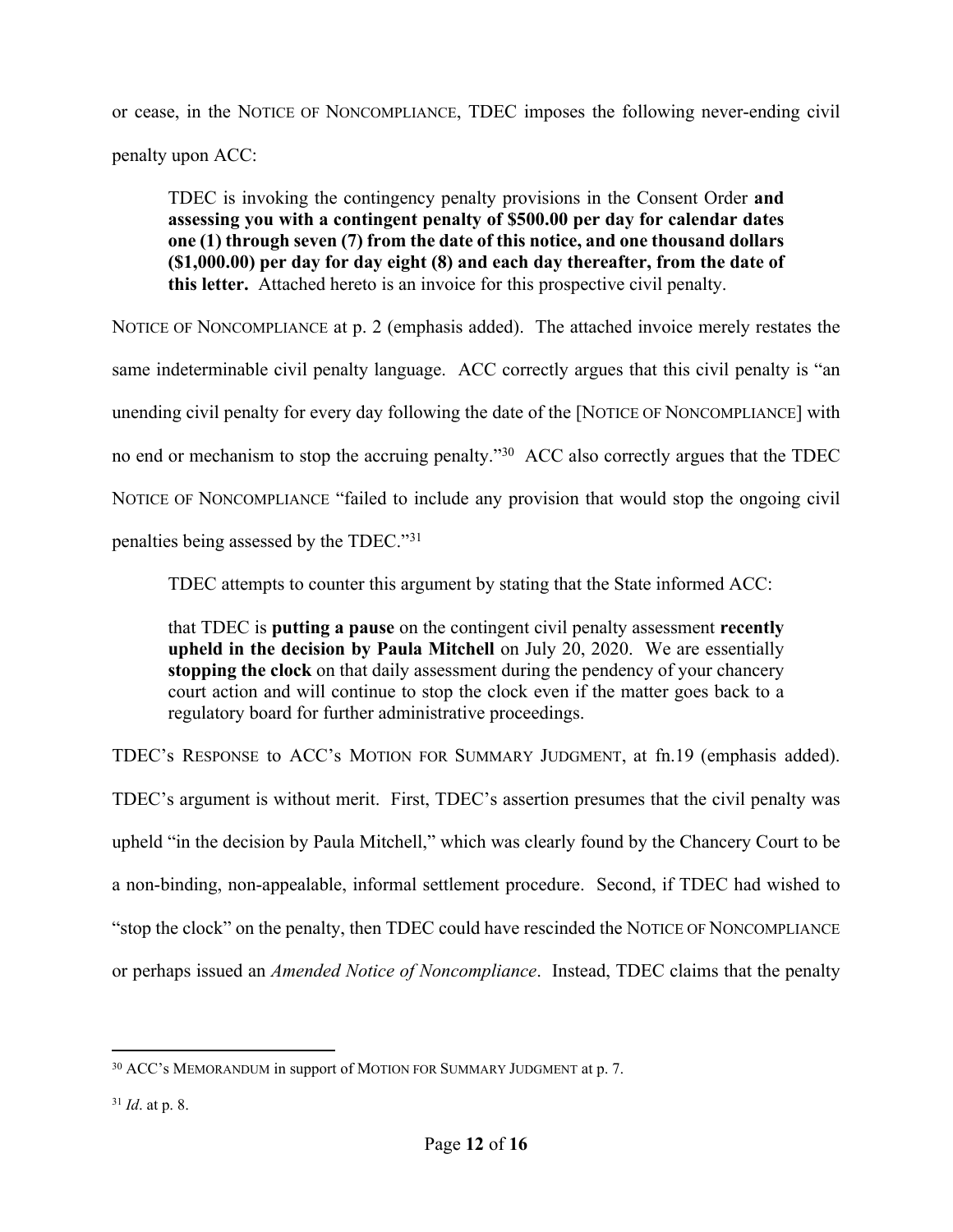provisions of the NOTICE OF NONCOMPLIANCE have been invalidated through the statements of an undated email<sup>32</sup> from Senior Assistant Attorney General Lisa McCarter to counsel for ACC. While the Tennessee Attorney General's Office represented TDEC in the Chancery Court proceedings, TDEC provides no legal authority for this email communication to serve as a means to eradicate the civil penalty provision of the NOTICE OF NONCOMPLIANCE, which is the basis for the instant contested case.

TDEC also argues that TDEC "was never primarily interested in securing contingent penalties from ACC."33 If that were the case, TDEC could have omitted the civil penalties in the NOTICE OF NONCOMPLIANCE. TDEC's contention that ACC somehow forced TDEC to assess unending civil penalties against ACC, via arguments raised in response to the temporary injunction proceedings TDEC brought against ACC in Chancery Court, is disingenuous. TDEC's argument that by virtue of entering into the 2016 Consent Order ACC agreed to the never-ending penalties is similarly disingenuous. As TDEC admits, pursuant to the 2016 Consent Order, ACC has submitted numerous CAWPs, all of which TDEC has failed to approve. It is illogical to argue that ACC agreed to the never-ending penalties by entering into the 2016 Consent Order when ACC has repeatedly attempted to comply with the 2016 Consent Order.

TDEC further argues that ACC could have stopped the penalties from accruing by implementing a TDEC-approved interim corrective action plan. However, TDEC acknowledges that TDEC has failed to approve any such plan. TDEC argues that ACC never submitted an interim corrective action plan. However, the CAWP was *an option* that ACC could take advantage of in

<sup>&</sup>lt;sup>32</sup> In fn. 19 of the RESPONSE, TDEC states that this communication was on September 20, 2020, but the email attached to the filing is undated. TDEC also includes this date in TDEC's proposed Statement of Additional Material Facts ¶18. However, the email filed by TDEC with APD is not dated.

<sup>33</sup> TDEC's Response to ACC's MOTION FOR SUMMARY JUDGMENT at p. 7.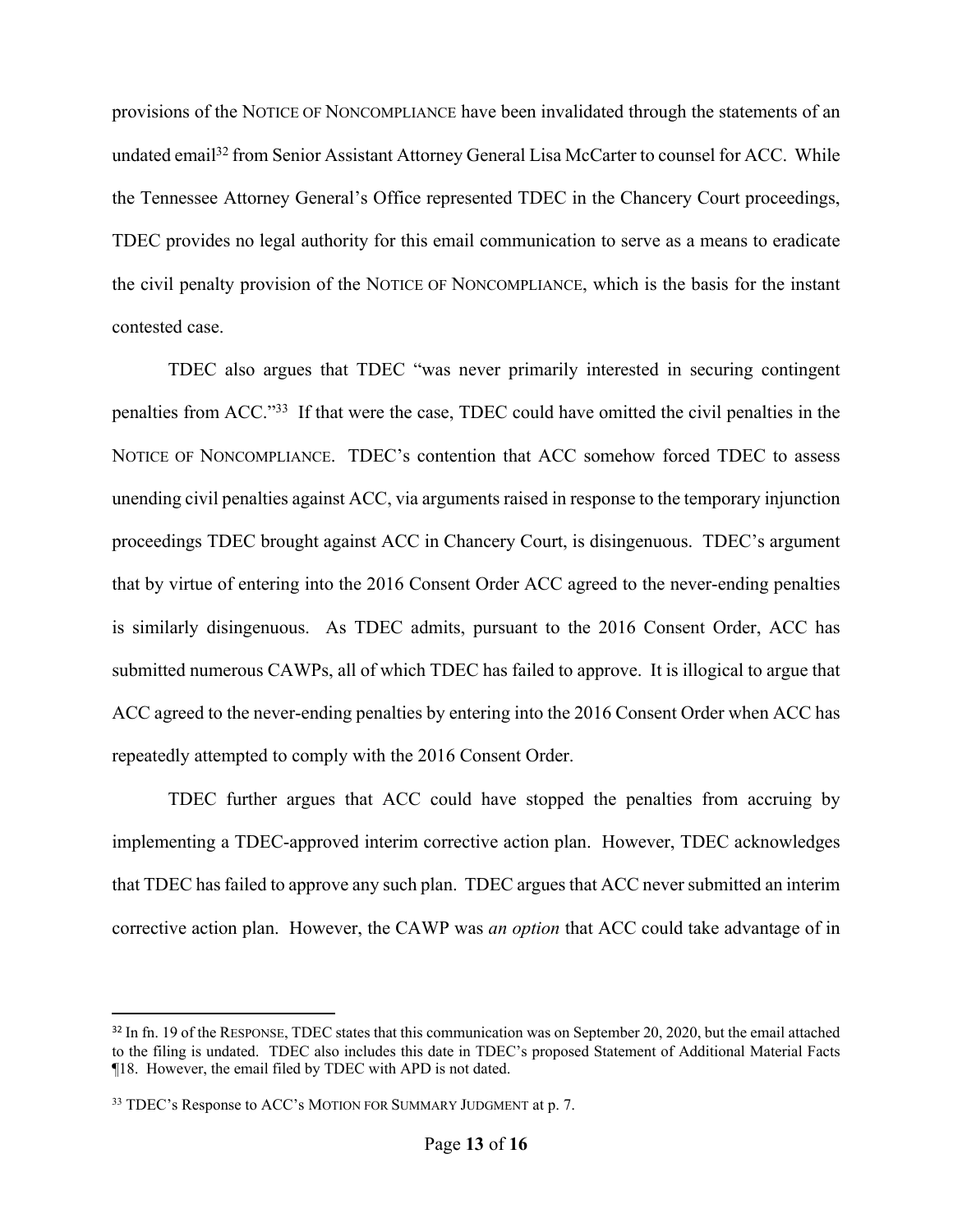the 2016 Consent Order. And, ACC argues, and TDEC agrees, that ACC has repeatedly opted to do so by submitting multiple CAWPs to TDEC. Once ACC opted to follow the CAWP provisions of the 2016 Consent Order, the fact that the CAWP was optional does not relieve TDEC of its responsibility to follow its obligations toward ACC with regard to the CAWPs allowed in the 2016 Consent Order.<sup>34</sup> In sum, it is tautological for TDEC to argue that ACC could stop the civil penalties from accruing by complying with an interim action plan that TDEC has failed to approve. Similarly, given that TDEC included the words "Corrective Action Work Plan" in the re: line of the NOTICE OF NONCOMPLIANCE, it is disingenuous for TDEC to argue that the CAWP was not an option for ACC in the 2016 Consent Order.

ACC's argument is that the plain language of the NOTICE OF NONCOMPLIANCE provides for unending civil penalties in violation of ACC's due process rights, and therefore exceeds TDEC's Commissioner's authority under TENN. CODE ANN. § 68-212-111. It is determined that the plain language of the NOTICE OF NONCOMPLIANCE does in fact provide for unending civil penalties and violates ACC's due process rights.

ACC's argument that the NOTICE OF NONCOMPLIANCE fails to comply with TENN. CODE ANN. § 68-212-111 by failing to recite the existence of unauthorized activity and failing to require that ACC take some action that the commissioner deems necessary is also well taken.

Finally, the plain language of the NOTICE OF NONCOMPLIANCE fails to provide ACC with notice of how to appeal the NOTICE OF NONCOMPLIANCE. Specifically, the NOTICE OF NONCOMPLIANCE provides "[i]f you dispute the civil penalty, you will be given the opportunity to attend a show cause meeting with the Commissioner's Designee to resolve the dispute." As the Chancery Court held, this provided for an informal dispute resolution proceeding before the

<sup>&</sup>lt;sup>34</sup> The merits of the CAWPs are not reached in this INITIAL ORDER because the NOTICE OF NONCOMPLIANCE is found herein to fail to state a claim.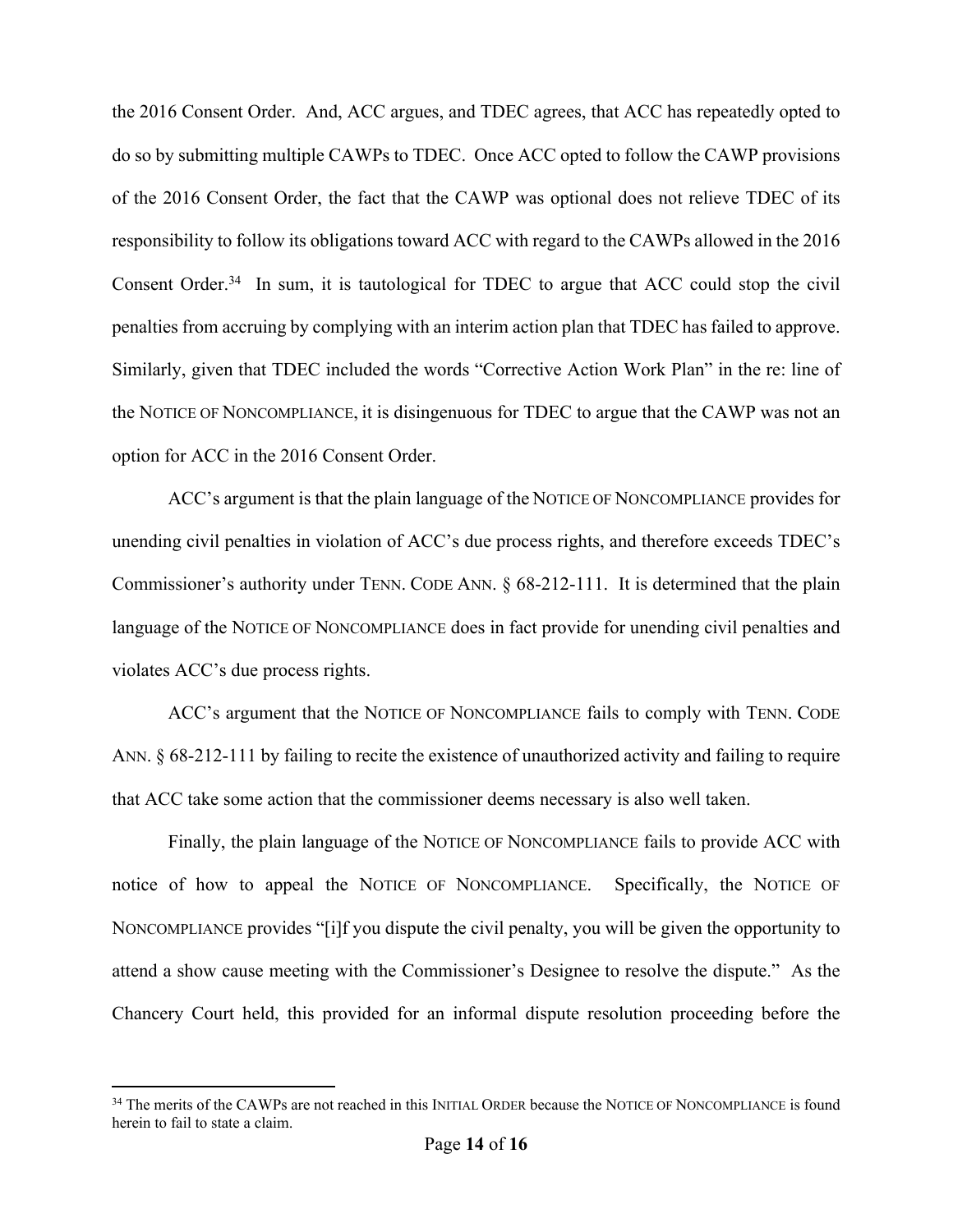Commissioner's Designee, which occurred between November 2019 and July 2020. Nowhere in the NOTICE OF NONCOMPLIANCE does TDEC provide ACC with notice of how to appeal the noncompliance determination to the Disposal Board for a contested case hearing. Similarly, the Chancery Court determined that "the 2016 Consent Order is ambiguous on the procedure following an unsuccessful dispute resolution by the Commissioner's designee."<sup>35</sup> This failure by TDEC is part of the reason that these proceedings had to first go to Chancery Court for the Chancellor to determine that the appeal procedure for the NOTICE OF NONCOMPLIANCE should be a contested case before the Disposal Board. It was only after the Chancellor's determination that this contested case was filed with APD. By failing to include the appeal procedures, the NOTICE OF NONCOMPLIANCE failed to provide ACC with due process.

It is DETERMINED that there are no material facts in dispute and that ACC is entitled to a judgment as a matter of law.

Accordingly, for the foregoing reasons, ACC's MOTION FOR SUMMARY JUDGMENT is hereby **GRANTED**. This contested case is **DISMISSED** based upon TDEC's failure to state a claim in the NOTICE OF NONCOMPLIANCE. 36

#### It is so **ORDERED**.

This INITIAL ORDER entered and effective this the **1st day of March, 2022**.

Con

**ISTRATIVE JUDGE NISTRATIVE PROCEDURES DIVISION OFFICE OF THE SECRETARY OF STATE** 

<sup>35</sup> Dec. 4, 2020, Chancery Ct. Order, at p. 15.

<sup>&</sup>lt;sup>36</sup> It is not necessary to reach ACC's mootness argument because the NOTICE OF NONCOMPLIANCE fails to state a claim upon which relief can be granted.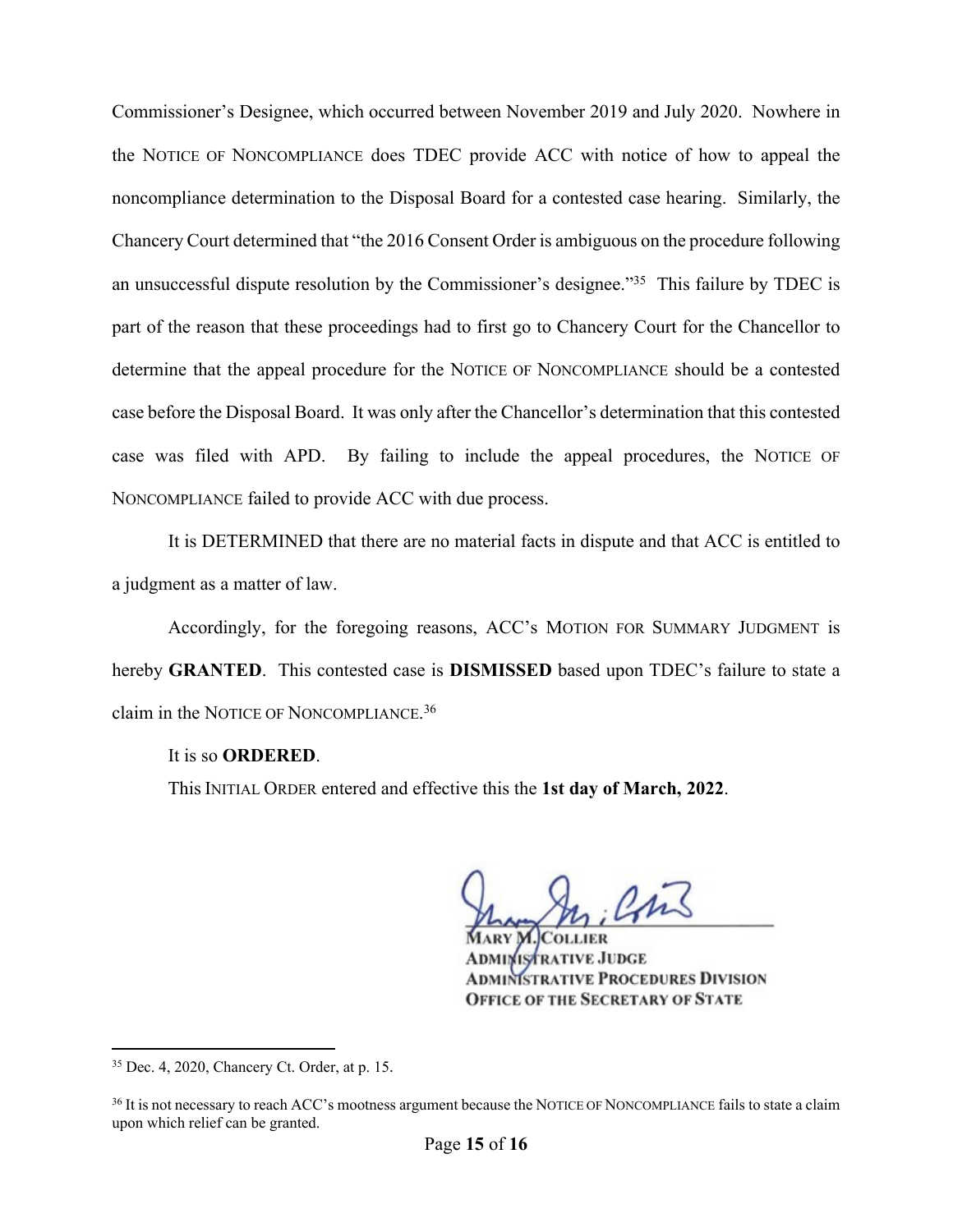Filed in the Administrative Procedures Division, Office of the Secretary of State, this the **1st day of March, 2022.**

**STEPHANIE SHACKELFORD, DIRECTOR ADMINISTRATIVE PROCEDURES DIVISION<br>OFFICE OF THE SECRETARY OF STATE**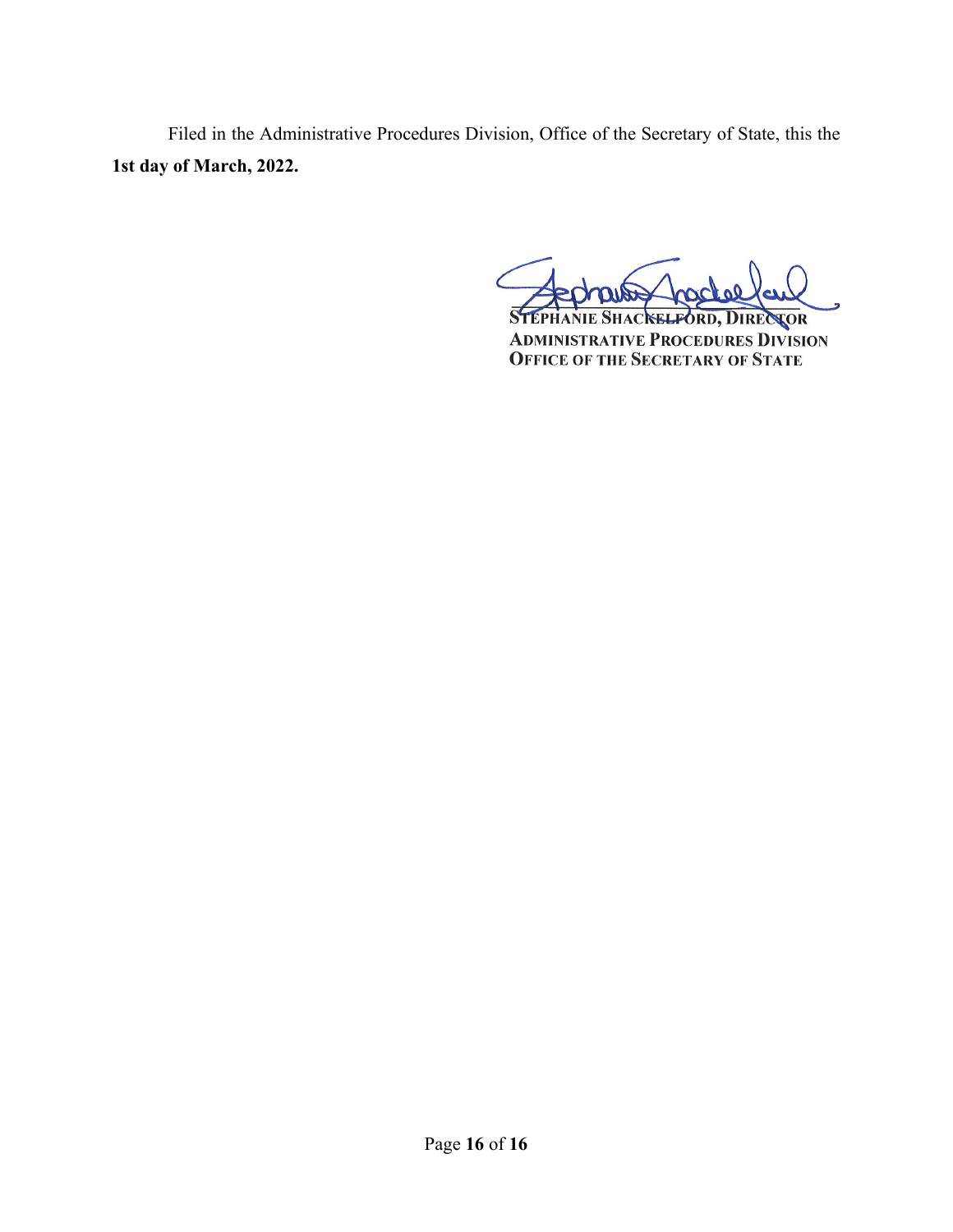# **IN THE MATTER OF: TENNESSEE DEPARTMENT OF ENVIRONMENT AND CONSERVATION V. ACC, LLC**

### **NOTICE OF APPEAL PROCEDURES**

#### **REVIEW OF INITIAL ORDER**

The Administrative Judge's decision in your case **BEFORE THE TENNESSEE BOARD OF UNDERGROUND STORAGE TANKS AND SOLID WASTE DISPOSAL CONTROL (the Board)**, called an Initial Order, was entered on **March 1, 2022.** The Initial Order is not a Final Order but shall become a Final Order unless:

1. **A Party Files a Petition for Reconsideration of the Initial Order:** You may ask the Administrative Judge to reconsider the decision by filing a Petition for Reconsideration with the Administrative Procedures Division (APD). A Petition for Reconsideration should include your name and the above APD case number and should state the specific reasons why you think the decision is incorrect. APD must **receive** your written Petition no later than 15 days after entry of the Initial Order, which is no later than **March 16, 2022.** A new 30 day period for the filing of an appeal to the Board (as set forth in paragraph (2), below) starts to run from the entry date of an order ruling of a Petition for Reconsideration, or from the twentieth day after filing of the Petition if no order is issued. Filing instructions are included at the end of the document.<sup>1</sup>

The Administrative Judge has 20 days from receipt of your Petition to grant, deny, or take no action on your Petition for Reconsideration. If the Petition is granted, you will be notified about further proceedings, and the timeline for appealing (as discussed in paragraph (2), below) will be adjusted. If no action is taken within 20 days, the Petition is deemed denied. As discussed below, if the Petition is denied you may file an appeal, which must be **received** by APD no later than 30 days after the date of denial of the Petition. *See* TENN. CODE ANN. §§ 4-5-317 and 4-5-322.

- 2. **A Party Files an Appeal of the Initial Order and/or Other Earlier Orders:** You may appeal the decision, together with any earlier order issued by the Administrative Judge you specifically choose to appeal, to the Board, by filing an Appeal of the Initial Order with APD. An Appeal of the Initial Order should include your name and the above APD case number and state that you want to appeal the decision to the Board, specifying any earlier order(s) issued by the Administrative Judge that you also want to appeal, along with the specific reasons for your appeal. APD must **receive** your written Appeal no later than 30 days after the entry of the Initial Order, which is no later than **March 31, 2022.** The filing of a Petition for Reconsideration is not required before appealing. *See* TENN.CODE ANN. § 4-5-317.
- 3. **The Board Decides to Review the Initial Order:** In addition, the Board may give written notice of its intent to review the Initial Order within the longer of 30 days or 7 days after the first board meeting to occur after entry of the Initial Order. No later than 7 days after the entry of an Initial Order, TDEC shall file, and serve, a Notice of Filing containing the date of the next Board meeting. No later than 7 days after the next Board Meeting, TDEC shall file, and serve, a Notice of Filing setting forth what action, if any, the Board took with respect to the Initial Order.

If either of the actions set forth in paragraphs (2) or (3) above occurs prior to the Initial Order becoming a Final Order, there is no Final Order until the Board renders a Final Order affirming, modifying, remanding, or vacating the administrative judge's Initial Order.

If none of the actions in paragraphs (1), (2), or (3) above are taken, then the Initial Order will become a Final Order. **In that event, YOU WILL NOT RECEIVE FURTHER NOTICE OF THE INITIAL ORDER BECOMING A FINAL ORDER.**

<sup>1</sup> See TENN. CODE ANN. §§ 68-201-108 (Air Pollution Control Board); 68-211-113, 68-212-113, 68-212-215, 68-215-115, 68-215-119 (Underground Storage Tanks and Solid Waste Disposal Control Board); TENN. CODE ANN. §§ 60-1-401, 69-3-110, 68-221-714 (Board of Water Quality, Oil & Gas).